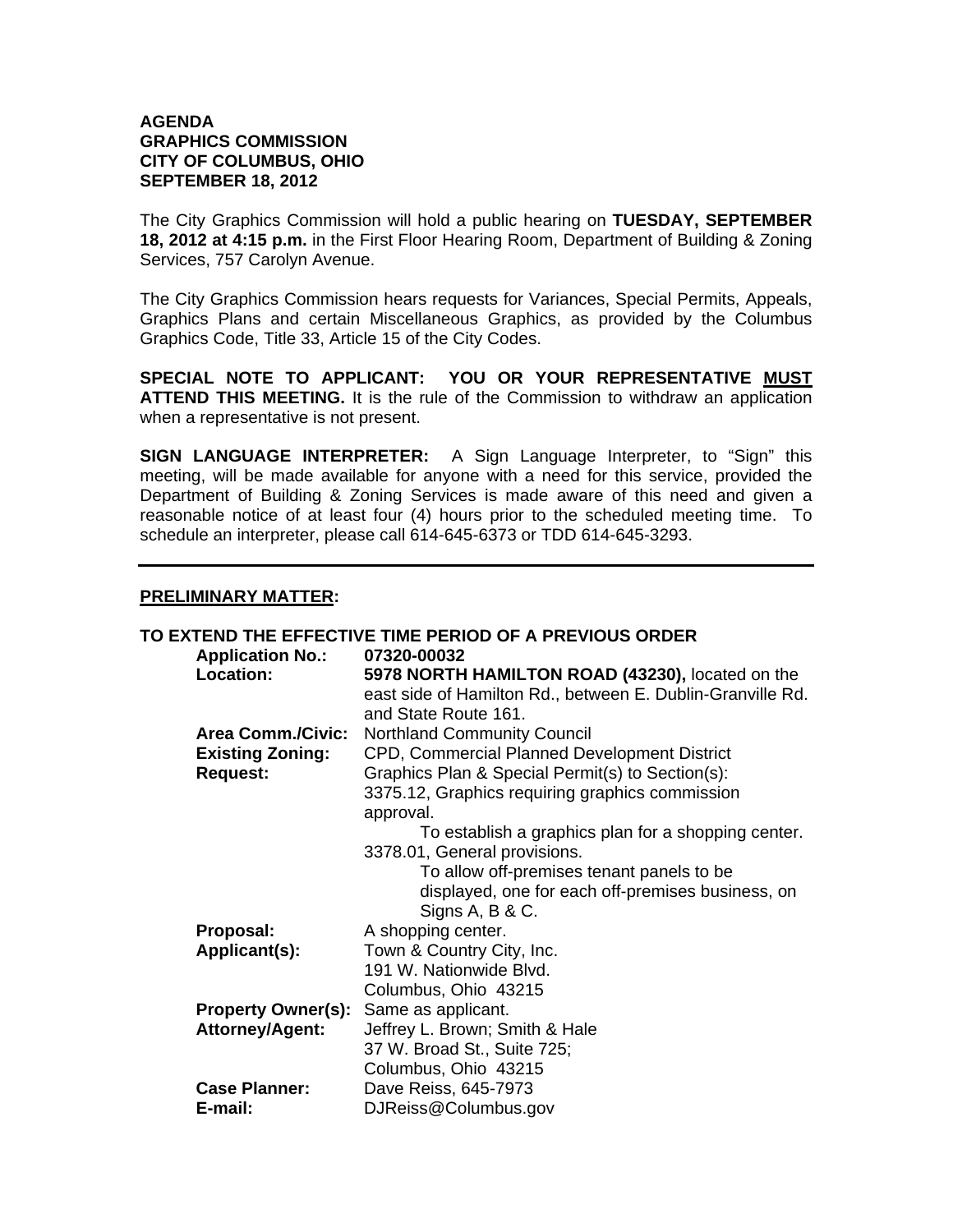| 1. | <b>Application No.:</b>  | 12320-00375                                                                  |
|----|--------------------------|------------------------------------------------------------------------------|
|    | Location:                | 200 GEORGESVILLE ROAD (43228), located on the east                           |
|    |                          | side of Georgesville Road, approximately 150' south of<br>West Broad Street. |
|    | <b>Area Comm./Civic:</b> | <b>Greater Hilltop Area Commission</b>                                       |
|    | <b>Existing Zoning:</b>  | CPD, Commercial Planned Development District                                 |
|    | <b>Request:</b>          | <b>Graphics Plan</b>                                                         |
|    |                          | 3382.07, Graphics plan.                                                      |
|    |                          | To amend an existing graphics plan.                                          |
|    | <b>Proposed Use:</b>     | To allow a number of ground and wall signs for a proposed                    |
|    |                          | Hotel and Casino.                                                            |
|    | <b>Applicant:</b>        | Central Ohio Gaming Ventures, LLC                                            |
|    |                          | 825 Berkshire Blvd.                                                          |
|    |                          | Wyomissing, PA 19610                                                         |
|    | <b>Property Owner:</b>   | Applicant                                                                    |
|    | <b>Attorney/Agent:</b>   | Smith & Hale, c/o Jackson B. Reynolds<br>37 W. Broad Street                  |
|    |                          | Columbus, Ohio 43215                                                         |
|    | <b>Case Planner:</b>     | Jamie Freise, 645-6350                                                       |
|    | E-mail:                  | JFFreise@Columbus.gov                                                        |
|    |                          |                                                                              |
| 2. | <b>Application No.:</b>  | 12320-00376                                                                  |
|    | Location:                | 4004 GRAMERCY STREET (43219), located on the west                            |
|    |                          | side of Easton Loop, E. and the east side of Easton Loop,                    |
|    |                          | W., near the parking garage entrances.                                       |
|    | <b>Area Comm./Civic:</b> | <b>Northeast Area Commission</b>                                             |
|    | <b>Existing Zoning:</b>  | <b>CPD, Commercial Planned District</b>                                      |
|    | <b>Request:</b>          | <b>Graphics Plan</b>                                                         |
|    |                          | 3375.12, Graphics requiring graphics commission<br>approval.                 |
|    |                          | To initiate a graphics plan for three electronic,                            |
|    |                          | changeable-copy ground signs by two parking                                  |
|    |                          | garages.                                                                     |
|    | <b>Proposed Use:</b>     | To allow the installation of three, approximately 32 sq. ft.,                |
|    |                          | 100% electronic, changeable-copy ground signs.                               |
|    | <b>Applicant:</b>        | ETC Garage, L.L.C.                                                           |
|    |                          | 4016 Townsfair Way                                                           |
|    |                          | Columbus, Ohio 43219                                                         |
|    | <b>Property Owner:</b>   | Same as applicant.                                                           |
|    | <b>Attorney/Agent:</b>   | Jeffrey L. Brown, c/o Smith & Hale, L.L.C.                                   |
|    |                          | 37 W. Broad St., Ste. 725                                                    |
|    | <b>Case Planner:</b>     | Columbus, Ohio 43215<br>Dave Reiss, 645-7973                                 |
|    | E-mail:                  | DJReiss@Columbus.gov                                                         |
|    |                          |                                                                              |